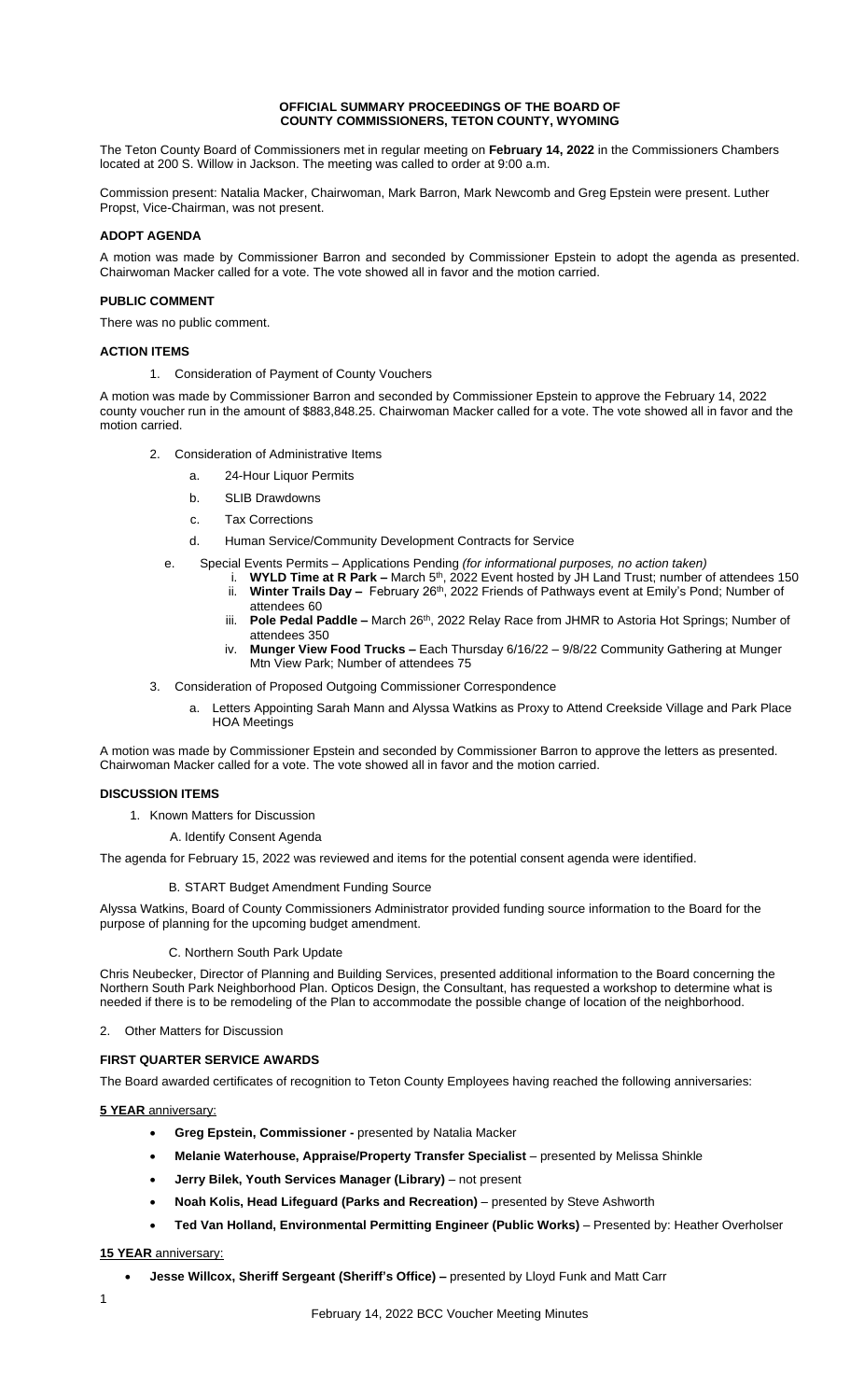**Eva Dahlgren, Alta Branch Manager (Library)** –not present

**20 YEAR** anniversary:

**Bart Churches, Sheriff Deputy (Sheriff's Office) –** presented by Matt Carr

# **MATTERS FOR DISCUSSION - CONTINUED**

- C. Northern South Park Update: Chris Neubecker, Director of Planning and Building Services, answered questions from the Board. Planning and Building Services will arrange a workshop between the consultant and the Northern South Park Steering Committee at some point in the near future.
- D. Other Matters from Commission Teton County, Idaho: The Board discussed a letter from Teton County, Idaho Commission regarding a request be formally notified of development/building applications that require access to Alta roads maintained by Teton County.

### **MATTERS FROM COMMISSIONERS**

- 1. Calendar review The Board reviewed their weekly calendar.
- 2. Liaison reports / Commission updates
	- A. Commissioner Macker had no updates.
	- B. Commissioner Epstein had no updates.<br>C. Commissioner Barron had no updates.
	- C. Commissioner Barron had no updates.<br>D. Commissioner Newcomb had no updat
	- D. Commissioner Newcomb had no updates.<br>E. Commissioner Propst had no updates.
	- Commissioner Propst had no updates.

#### **ADJOURN**

A motion was made by Commissioner Barron and seconded by Commissioner Epstein to adjourn. Chairwoman Macker called for a vote. The vote showed all in favor and the motion carried. The meeting adjourned at 9:47 a.m.

Respectfully submitted, Chalice Weichman Deputy County Administrative Clerk

TETON COUNTY BOARD OF COMMISSIONERS

\_\_\_\_\_\_\_\_\_\_\_\_\_\_\_\_\_\_\_\_\_\_\_\_\_\_\_\_\_\_\_\_ Natalia D. Macker, Chairwoman

ATTEST:

**Warrant**

\_\_\_\_\_\_\_\_\_\_\_\_\_\_\_\_\_\_\_\_\_\_\_\_\_\_\_\_\_\_\_\_ Maureen E. Murphy, County Clerk

# **TETON COUNTY CLERK'S OFFICE 02-14-2022 WARRANTS**

| <b>Number</b> | <b>Name</b>                        | Amount    |
|---------------|------------------------------------|-----------|
| 402306        | ABTECH TECHNOLOGIES INC.           | 4,140.00  |
| 402307        | ACE HARDWARE                       | 1,030.96  |
| 402308        | A.J. WHEELER M.D.                  | 260.00    |
| 402309        | ALBERTSONS/SAFEWAY                 | 78.59     |
| 402310        | ALLEGIANCE BENEFIT PLAN MANAGEMENT | 326.00    |
| 402311        | ALPHAGRAPHICS                      | 750.84    |
| 402312        | AMAZON CAPITAL SERVICES. INC.      | 3,000.75  |
| 402313        | ARCHITECTURAL BUILDING SUPPLY      | 62.86     |
| 402314        | ASPEN AUTOMOTIVE/NAPA              | 83.38     |
| 402315        | ASCENTIS CORPORATION               | 26,764.59 |
| 402316        | <b>AT&amp;T MOBILITY</b>           | 112.63    |
| 402317        | <b>BIG R RANCH &amp; HOME</b>      | 554.63    |
| 402318        | <b>BILLY NUNN</b>                  | 52.50     |
| 2             |                                    |           |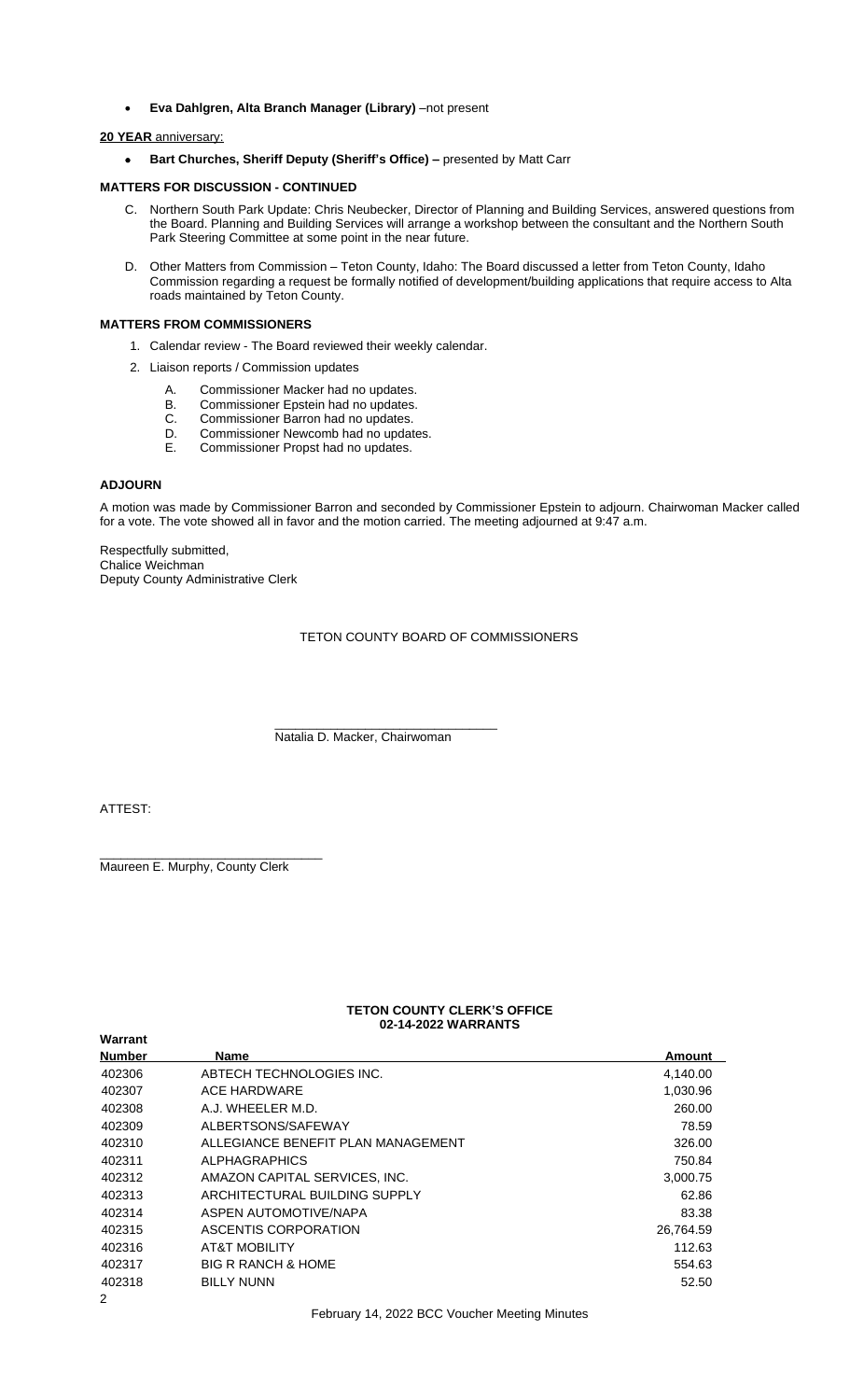| 402319           | <b>BOUND TREE MEDICAL, LCC</b>                                      | 684.36             |
|------------------|---------------------------------------------------------------------|--------------------|
| 402320           | <b>BSN SPORTS</b>                                                   | 36.30              |
| 402321           | <b>CDX WIRELESS INC</b>                                             | 2,900.00           |
| 402322           | CELLBRITE USA, INC                                                  | 6,925.00           |
| 402323           | <b>CENTURYLINK</b>                                                  | 243.72             |
| 402324           | <b>CHARTER COMMUNICATIONS</b>                                       | 185.34             |
| 402325           | <b>CHILDREN'S LEARNING CENTER</b>                                   | 3,325.00           |
| 402326           | CLEAN HARBORS ENV SERVICES INC.                                     | 23,989.62          |
| 402327           | <b>COMMUNITY ENTRY SERVICES</b>                                     | 5,000.00           |
| 402328           | <b>COMMUNITY SAFETY NETWORK</b>                                     | 4,583.33           |
| 402329           | <b>CURRAN-SEELEY FOUNDATION</b>                                     | 1,849.50           |
| 402330           | D.D. TRACTOR & DIESEL LLC                                           | 800.00             |
| 402331           | <b>DELTA DENTAL</b>                                                 | 15,872.40          |
| 402332           | DELL MARKETING L.P.                                                 | 30,663.92          |
| 402333           | DEAN'S PEST CONTROL LLC                                             | 65.00              |
| 402334           | DUDE SOLUTIONS INC.                                                 | 2,375.00           |
| 402335           | ELISABETH M W TREFONAS                                              | 2,480.00           |
| 402336           | <b>ENERGY 1 LLC</b>                                                 | 2,093.14           |
| 402337           | E-ONE INC                                                           | 75.24              |
| 402338           | E.R. OFFICE EXPRESS INC.                                            | 2,081.90           |
| 402339           | FORSGREN ASSOCIATES INC.                                            | 15,000.00          |
| 402340           | <b>GLOBALSTAR USA</b>                                               | 177.84             |
| 402341           | <b>GRAINGER</b>                                                     | 27.42              |
| 402342           | <b>GRAINGER</b>                                                     | 414.72             |
| 402343           | <b>GREENWOOD MAPPING, INC</b>                                       | 3,870.00           |
| 402344           | HARMONY DESIGN, INC.                                                | 455.00             |
| 402345           | HIGH COUNTRY LINEN SUPPLY LLC                                       | 259.08             |
| 402346           | HM-HANSEN MEADOWS HOA                                               | 451.36             |
| 402347           | HRQ, INC                                                            | 16,065.00          |
| 402348           | HWY 22 LLC                                                          | 1,228.00           |
| 402349           | INTERSTATE BATTERY SYSTEM OF IDAHO                                  | 959.65             |
| 402350           | <b>INBERG-MILLER ENGINEERS</b>                                      | 3,308.00           |
| 402351           | J. BROWER PSYCHOLOGICAL SERVICES                                    | 300.00             |
| 402352           | JH COMMUNITY COUNSELING CENTER                                      | 1,044.00           |
| 402353           | JH SNOW REMOVAL LLC                                                 | 6,760.00           |
| 402354           | <b>KHOL</b>                                                         | 4,120.00           |
| 402355           | KNO <sub>2</sub> LLC                                                | 42.68              |
| 402356           | <b>KOMATSU EQUIPMENT</b>                                            | 153.47             |
| 402357           | LA FAMILIA COUNSELING SERVICES                                      | 1,560.00           |
| 402358           | <b>LISA POTZERNITZ</b>                                              | 151.99             |
| 402359           | LONG BUILDING TECHNOLOGIES, INC.                                    | 4,032.25           |
| 402360           | <b>MARY FAULKNER</b>                                                | 26.25              |
| 402361           | <b>MARIO JIMENEZ</b>                                                | 52.50              |
| 402362           | MERIDIAN ENGINEERING P.C.                                           | 3,337.50           |
| 402363           | <b>MIKE WELCH</b>                                                   | 80.11              |
| 402364           | MORAN VOLUNTEER FIRE STATION ASSOC                                  | 100.00             |
| 402365           | <b>MEYRING &amp; ASSOCIATES INC.</b>                                |                    |
| 402366           | NELSON ENGINEERING COMPANY                                          | 1,509.54<br>319.00 |
| 402367           | ONSITE ELECTRONICS RECYCLING LLC                                    |                    |
|                  | PARK PLACE CONDOMINIUMS                                             | 9,848.78           |
| 402368           |                                                                     | 3,840.03           |
| 402369<br>402370 | PHONETIC, INC dba SENSAPHONE<br>HAL JOHNSON JR-PROFESSIONAL EXPRESS | 601.41<br>687.82   |
| 402371           | PRUDENTIAL GROUP INSURANCE                                          | 30.42              |
|                  |                                                                     |                    |
| 402372           | PRUDENTIAL GROUP INSURANCE<br><b>PRO-RENTALS AND SALES INC.</b>     | 395.88             |
| 402373<br>402374 | QUADIENT FINANCE USA INC                                            | 964.52<br>147.06   |
|                  | RECYCLE SYSTEMS LLC                                                 |                    |
| 402375           |                                                                     | 838.35             |
| 402376           | REVOLUTION SYSTEMS LLC<br>RIVERWIND FOUNDATION                      | 329,750.00         |
| 402377           |                                                                     | 9,000.00           |
| 402378           | <b>RON'S TOWING LLC</b><br><b>R&amp;S NORTHEAST</b>                 | 350.00             |
| 402379           | <b>RYAN BURKE</b>                                                   | 17.20              |
| 402380           |                                                                     | 360.00             |
| 402381<br>402382 | SAFE KIDS WORLDWIDE                                                 | 60.00              |
|                  | <b>SCOTT COURSER</b><br><b>SEAWESTERN</b>                           | 147.97             |
| 402383           | <b>SHELLEY FAIRBANKS</b>                                            | 1,080.75           |
| 402384           | <b>SHAWN HOCHHALTER</b>                                             | 52.50              |
| 402385<br>402386 |                                                                     | 51.00              |
|                  | SILVER STAR COMMUNICATIONS                                          | 5,450.02           |